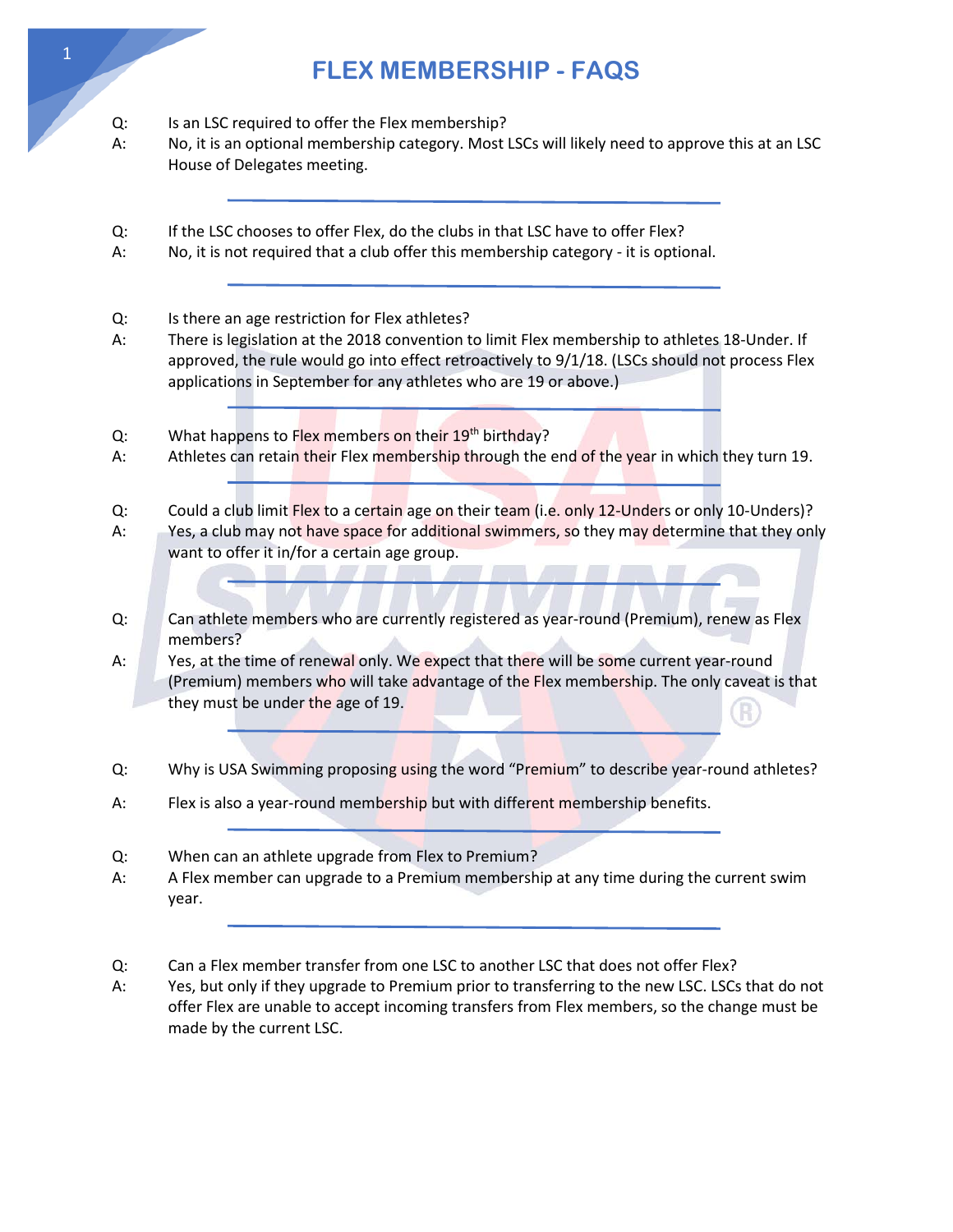- Q: What happens when a Flex member transfers to another LSC, then the Flex member upgrades to the Premium membership in the new LSC?
- A: The transaction will be recorded as follows: \$10 to old LSC on the original Flex registration -\$10 to the new LSC on the upgrade to Premium \$60 to the new LSC on the upgrade to Premium (the member owes the difference \$50, plus any LSC membership fees)
- Q: What happens if a Flex member wants to transfer to a different club within the same LSC, but the new club does not offer Flex?
- A: The Flex member must upgrade to the Premium membership prior to transferring to the new club. The new club would inform the Flex member that they don't offer Flex and they will need to contact their LSC Registration Chair to upgrade them to the Premium membership.
- Q: Can a Seasonal member transfer as a Flex member and vice-versa?
- A: No. A Flex member can only upgrade to Premium and pay the difference.
- Q: Are there any restrictions on the number of times an athlete can switch types of membership at the start of a registration year?
- A: No. If that is happening a lot we'd suggest having a talk with the team that the athlete is registering with to find out what is going on. The whole goal of Flex is to introduce the sport in a more cost-effective way for new swimmers. If someone is bouncing back and forth there is probably something else going on that needs to be addressed.
- Q: What's the main difference between Seasonal and Flex memberships?
- A: With Flex an athlete is only allowed to participate in two sanctioned swim meets and the membership is upgradeable to a Premium membership. A Seasonal member may participate in as many meets as they'd like within their season, and it is not upgradeable.
- Q: Is there a restriction on the type of sanctioned meets a Flex member can participate in?
- A: Yes; they may not swim in an LSC Championship meet or above. It is up to each LSC to determine what constitutes an LSC Championship level meet.
- Q: Do approved and/or observed meets count as part of the two meets allowed for Flex members?
- A: No, they can swim in unlimited approved and observed meets. They do not count against the two-meet limit; it applies to sanctioned meets only.
- Q: How will the two (2) sanctioned meets that are swum by a Flex member get tracked?
- A: SWIMS will keep track of the events swum by a Flex member the same as they are tracked for all other athlete membership types.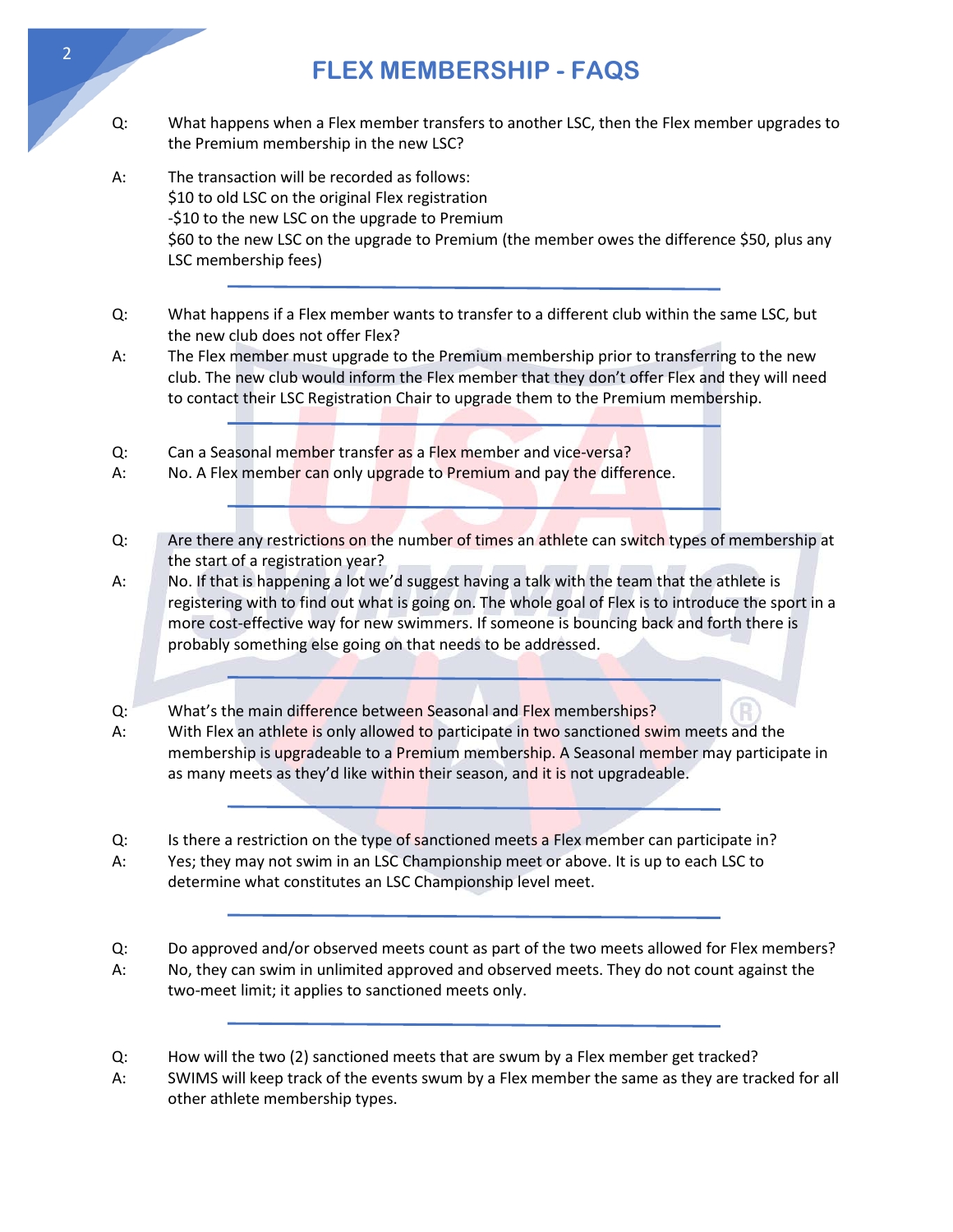- Q: When an athlete renews as a Flex member, when does participation in their two allowed sanction meets start?
- A; Theoretically, on the date they officially become registered as a Flex member. Therefore, if athletes are renewing from Premium to Flex, the LSC could wait to renew them until January  $1<sup>st</sup>$ so that their Premium membership stays intact, allowing them to swim in as many meets as they want until they officially get renewed as Flex members for the next registration period. Ideally this is better tracked at the club level.
- Q: How will you know if a Flex member has already swum in two (2) sanctioned meets?
- A: When a meet recon report is generated prior to a meet, the following will be displayed:
	- 1. All Flex members will be flagged, and you will know they are Flex members
	- 2. If the Flex member has already swum in their two (2) sanctioned meets, and they are being entered in a third meet, a warning message will appear on the pre-meet recon. The LSC should then notify their coach, the meet host, and/or parent/guardian that they will need to upgrade to Premium membership if they plan to swim in the meet.

For this reason, we highly encourage all LSCs to run a meet recon report prior to every sanctioned meet.

Q: What happens if a meet recon report is not run and the Flex swimmer has already been entered in and swims in a third meet?

A: When loading meet times, SWIMS will do a check to determine if a Flex member has already swum in two meets. If they have, their times will be flagged and will stay in the holding tank with an error message and not be loaded into the SWIMS times database.

- Q: If a Flex member swims in a third meet will the Premium membership automatically be invoked (will they automatically be upgraded to a Premium membership)?
- A: No, there is not anything in SWIMS designed to automatically change someone's membership from Flex to Premium.
- Q: How do Flex members impact relays?
- A: If it is a sanctioned meet and a Flex member only swims a relay it would count as one of their two meets that they participated in.
- Q: What happens to times flagged in the holding tank if a Flex member decides to upgrade to a Premium membership (even after they have swum in three or more meets)?
- A: Once the Flex member upgrades to a Premium membership the error flag will be removed from their times and the times will be available for approval into the SWIMS times database. This feature will most likely be available in SWIMS in December. Once a year, usually in October, after the past swim year is over, uncleared/flagged/times with error messages are deleted from the times holding tank.